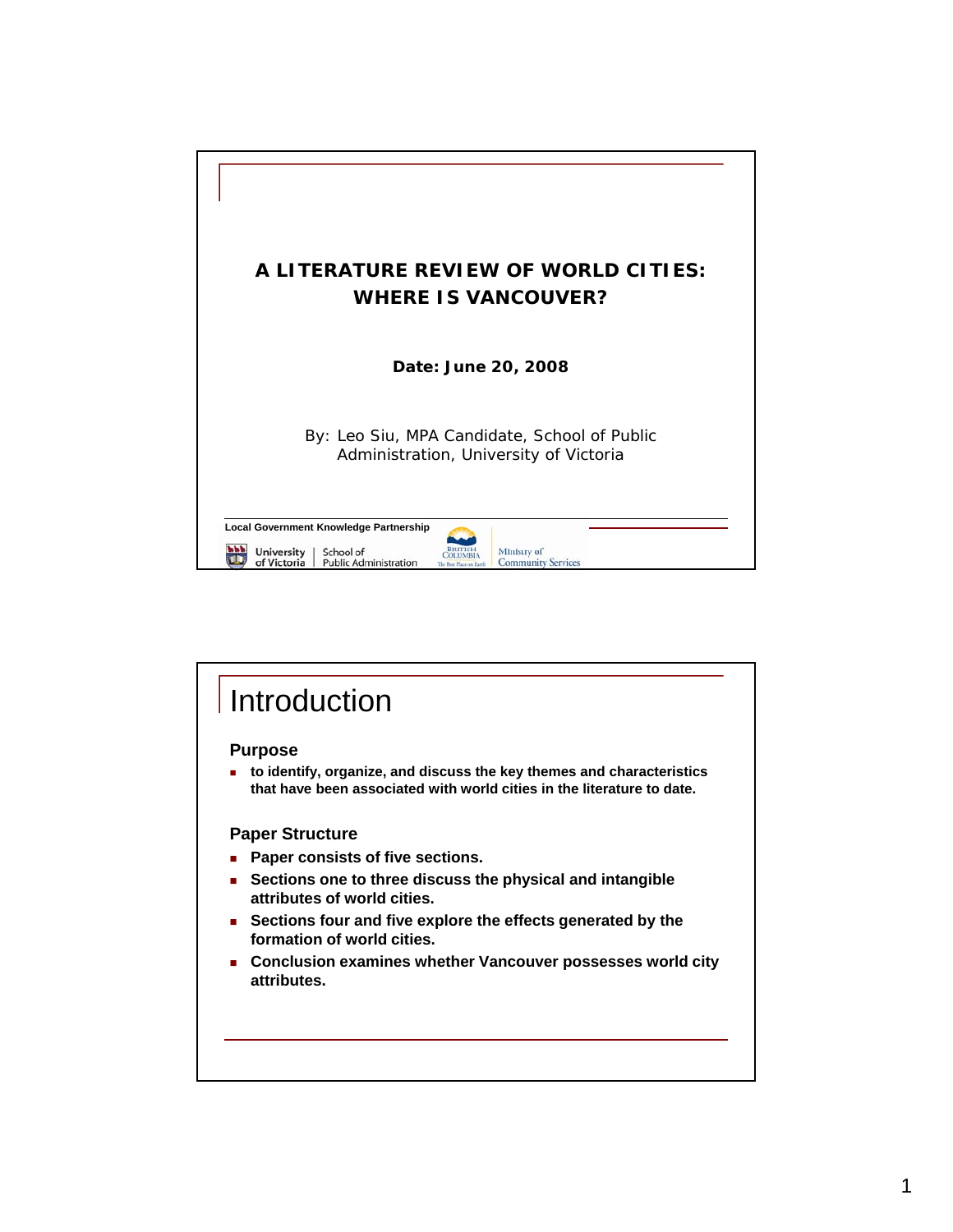

| <b>World Cities Themes</b>                                     | <b>World Cities Attributes</b>                                                                                                           |
|----------------------------------------------------------------|------------------------------------------------------------------------------------------------------------------------------------------|
| <b>Commercial and Financial Sector</b>                         | <b>Advanced Producer Services (APS)</b><br>International Financial Centres<br>٠<br><b>Multinational Cooperation</b><br>٠<br>Headquarters |
| <b>Transportation and</b><br><b>Telecommunication Networks</b> | <b>Airline Networks</b><br>٠<br><b>Freight Networks</b><br><b>Telecommunication Networks</b>                                             |
| <b>Migration</b>                                               | <b>Skilled Labour</b><br>Unskilled Labour<br>Tourism                                                                                     |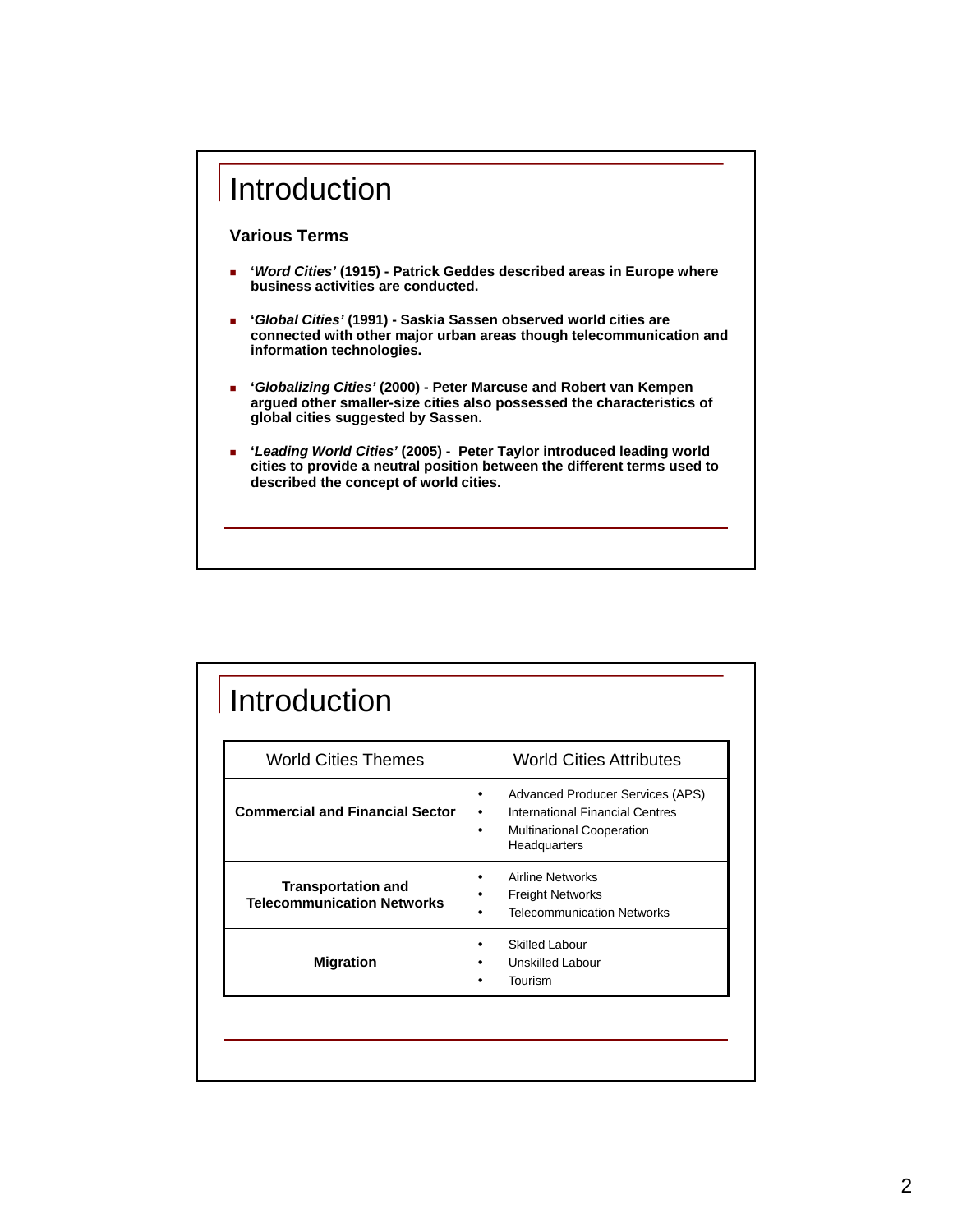| <b>World Cities Themes</b>   | <b>World Cities Attributes</b>                                         |
|------------------------------|------------------------------------------------------------------------|
| <b>Social Indicators</b>     | Income Disparity<br>Gross Domestic Product (GDP)<br>Quality of Life    |
| <b>Environmental Factors</b> | <b>Environmental Challenges</b><br><b>Environmental Sustainability</b> |

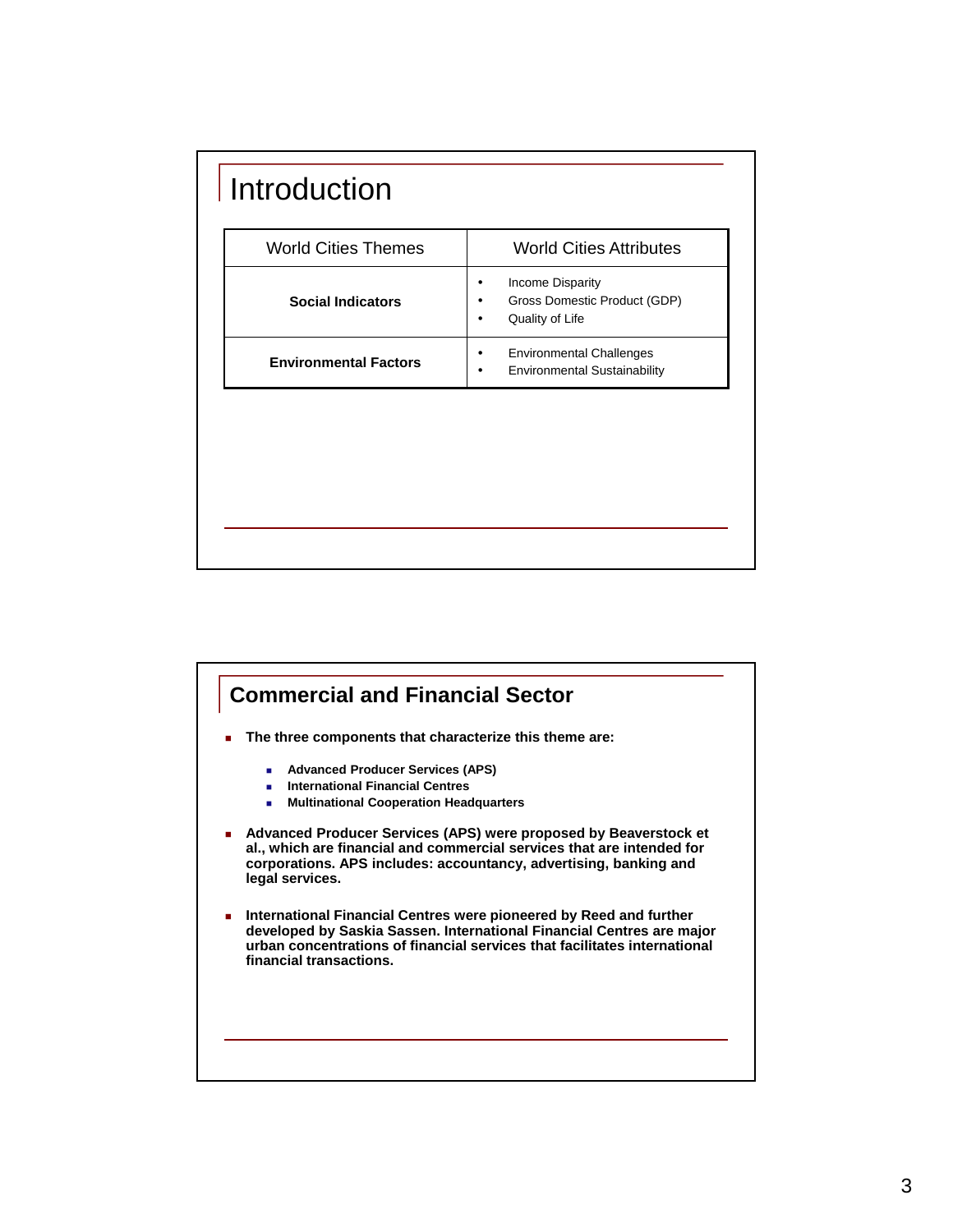

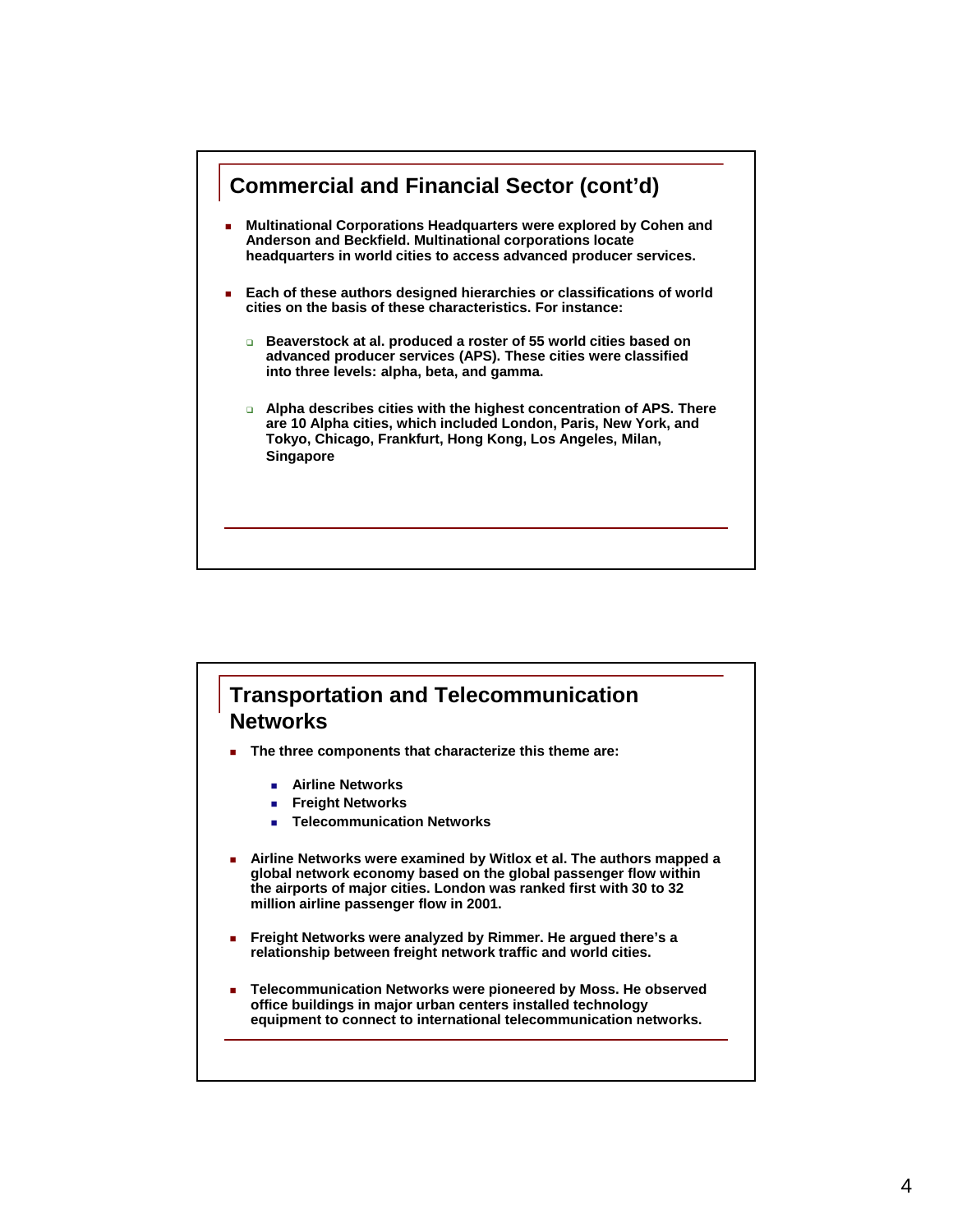

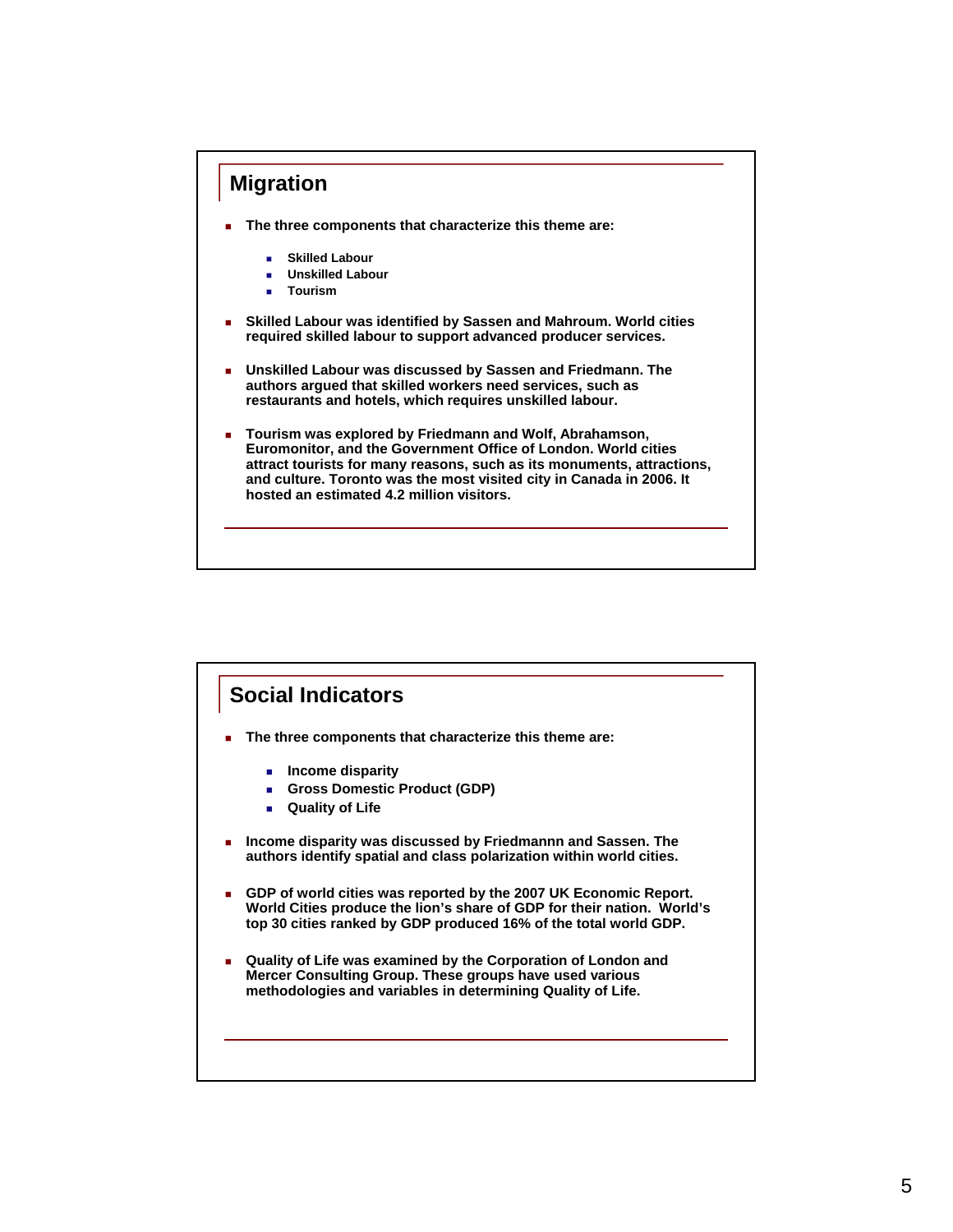